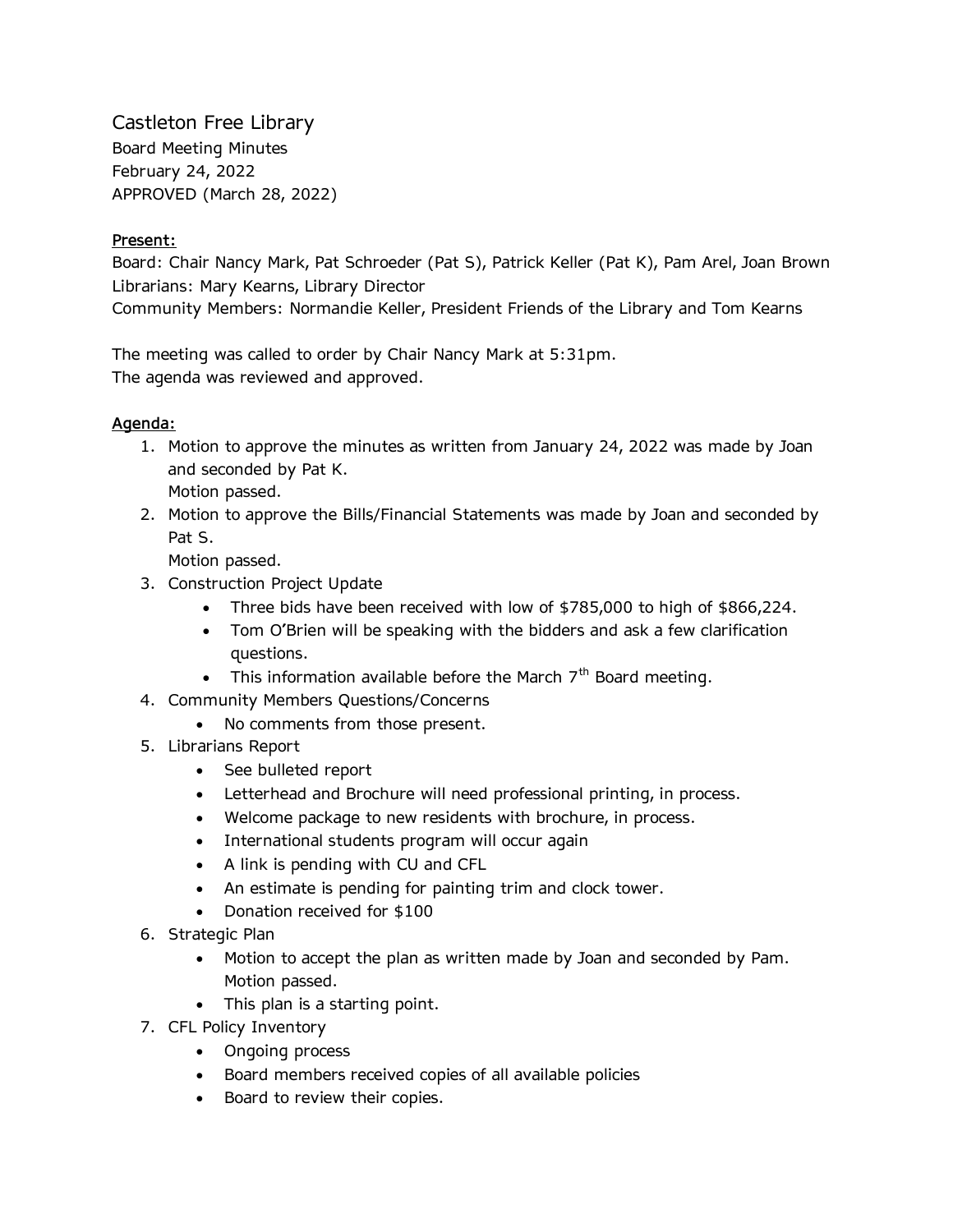- Revisions to be considered by the Librarians to Library Behavior and Electronics policies.
- Policies to be completed by the Librarians: Collection and Development, Financial Donations and Programming.
- Board to consider revision of their bylaws.
- Mary to complete hard copies of new job evaluation forms for the Board to review.
- 8. Preparation for Town Meeting
	- February  $28<sup>th</sup>$  at 6:30pm.
	- Chair Nancy and Pam to attend.
	- Copies of Strategic Plan will be available to the public.
- 9. Recap
	- Board to review the policies.
	- Board to review the bylaws.
	- Librarians to review Library Behavior and Electronics policies.
	- Librarians to draft Collection and Development, Financial Donations and Programming policies.
	- Job evaluation forms to be available with hard copies to the Board.

Special Board meeting scheduled for March 7, 2022 at 5:30pm for Reorganization and Bid discussion.

Next regularly scheduled Board meeting is March 28, 2022 at 5:30pm.

Motion to adjourn was made by Joan and seconded by Pat K. Motion passed.

Meeting was adjourned by Chair Nancy Mark at 6:39pm.

Respectfully submitted, Patricia A. Schroeder Clerk